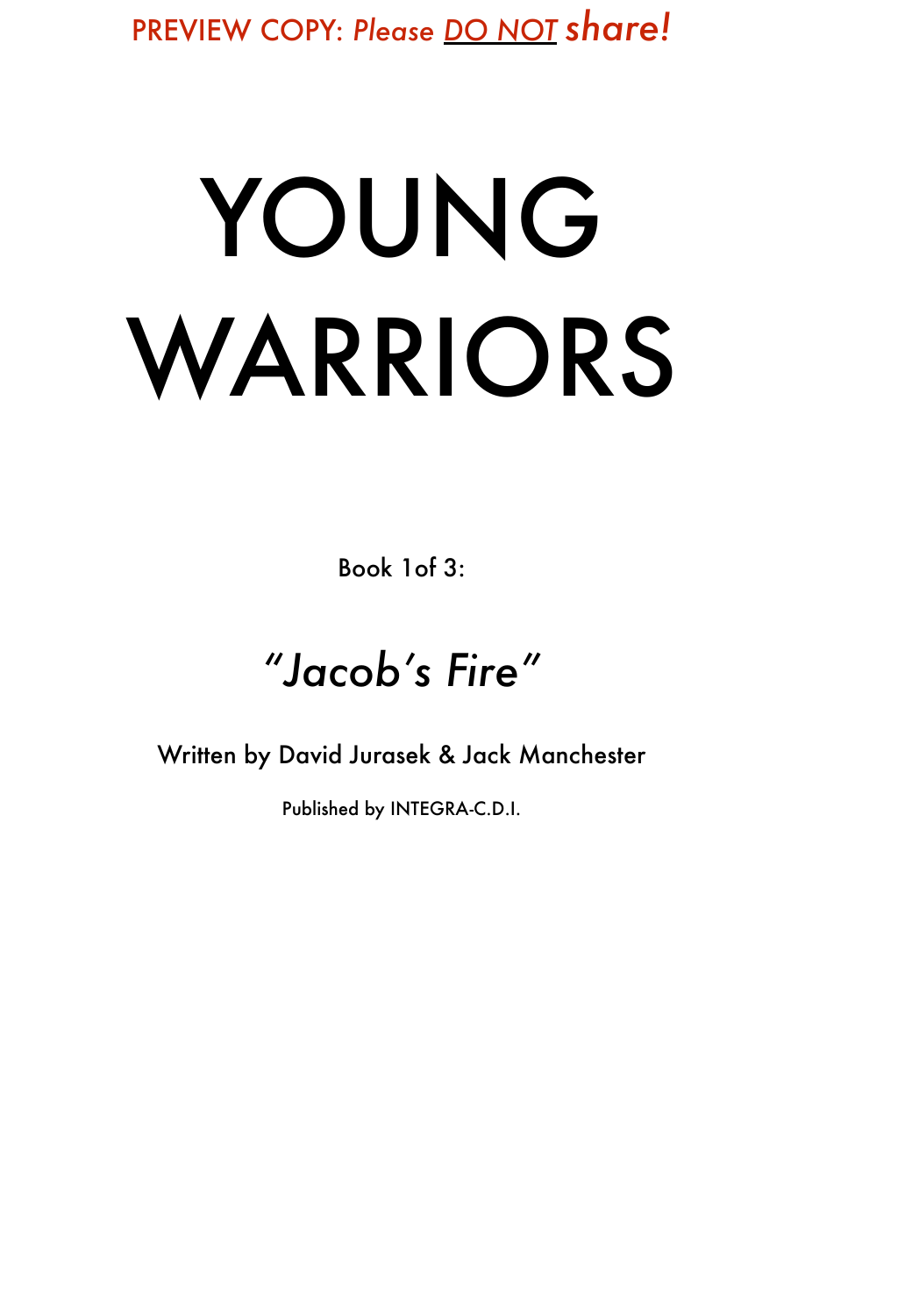### Courage

 is not being without fear. It's about being terrified and doing what's right, anyway!

~ Sensei Dan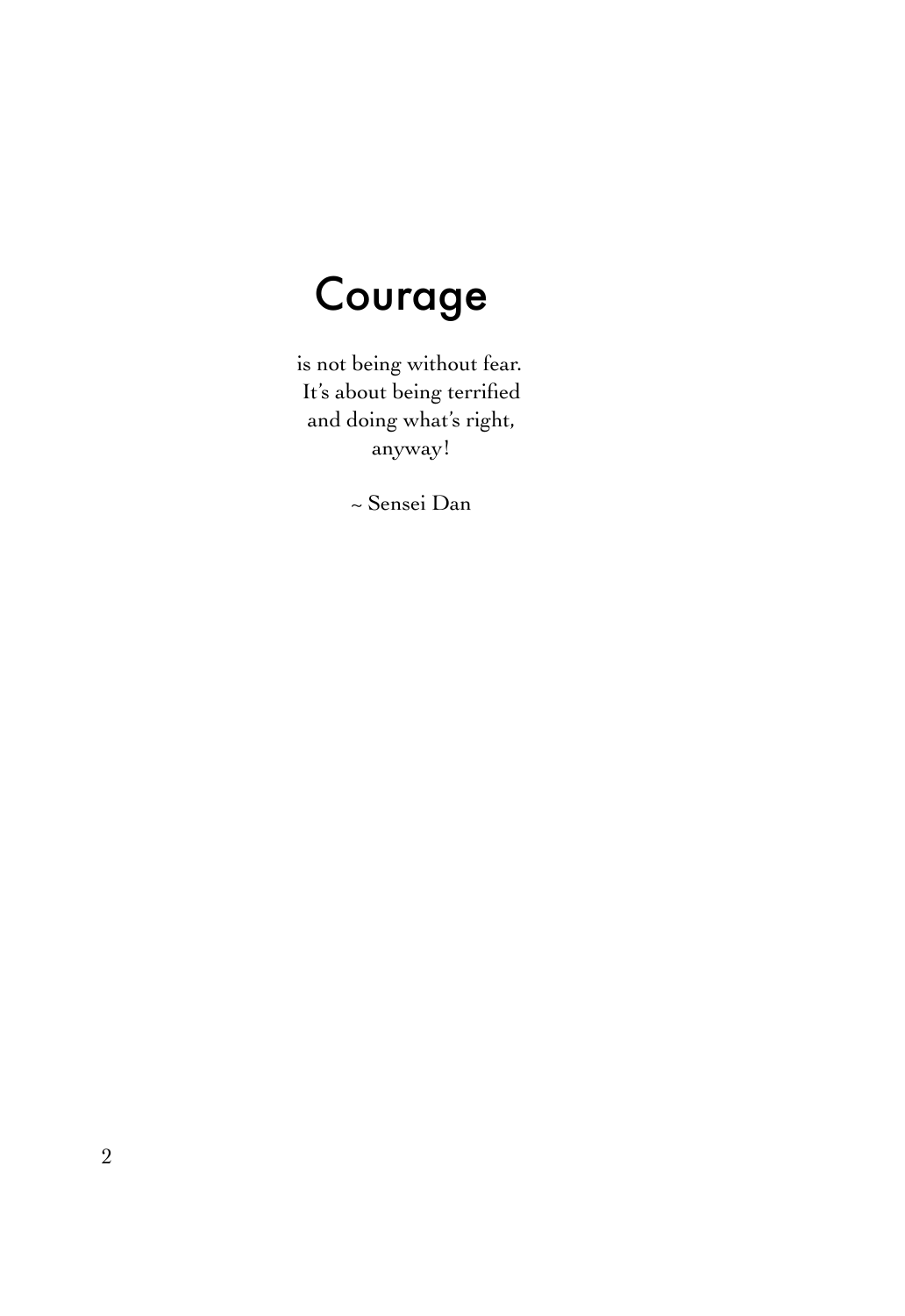# CHAPTER 1:

### "GO! NOW!"

In a small and misty mountain-top village, a clan of ninjas slept. Everyone except a boy ninja, who was lying huddled on his side, fully alert, unable to sleep. Something made him terribly uneasy.

The trickling sounds of a small stream that flowed nearby was a constant companion. The chatter of distant chirping insects was soothing. Now and again, a breeze would blow between the bamboo-walled buildings that stood huddled together in the middle of the village.

The great stone wall that encircled the mountain-top village was silent and sturdy; built by the ancestors to keep out invading clans. Now it also kept out all the monsters of the wide world beyond. At certain spots in the craggy rocks along the top edge of the wall, ninja sentries would conceal themselves, sitting still and watching. They would look out at the world beyond and ready themselves to sound the alarm bells for the rest of the village if trouble should be lurking on the outside.

From the floor of his cabin, the boy ninja sat up and peered out the window. Looking at the great stone wall, he saw no guards upon it. This was not right. Day and night, it made no difference, ninjas are vigilant and they are always ready. It made no sense to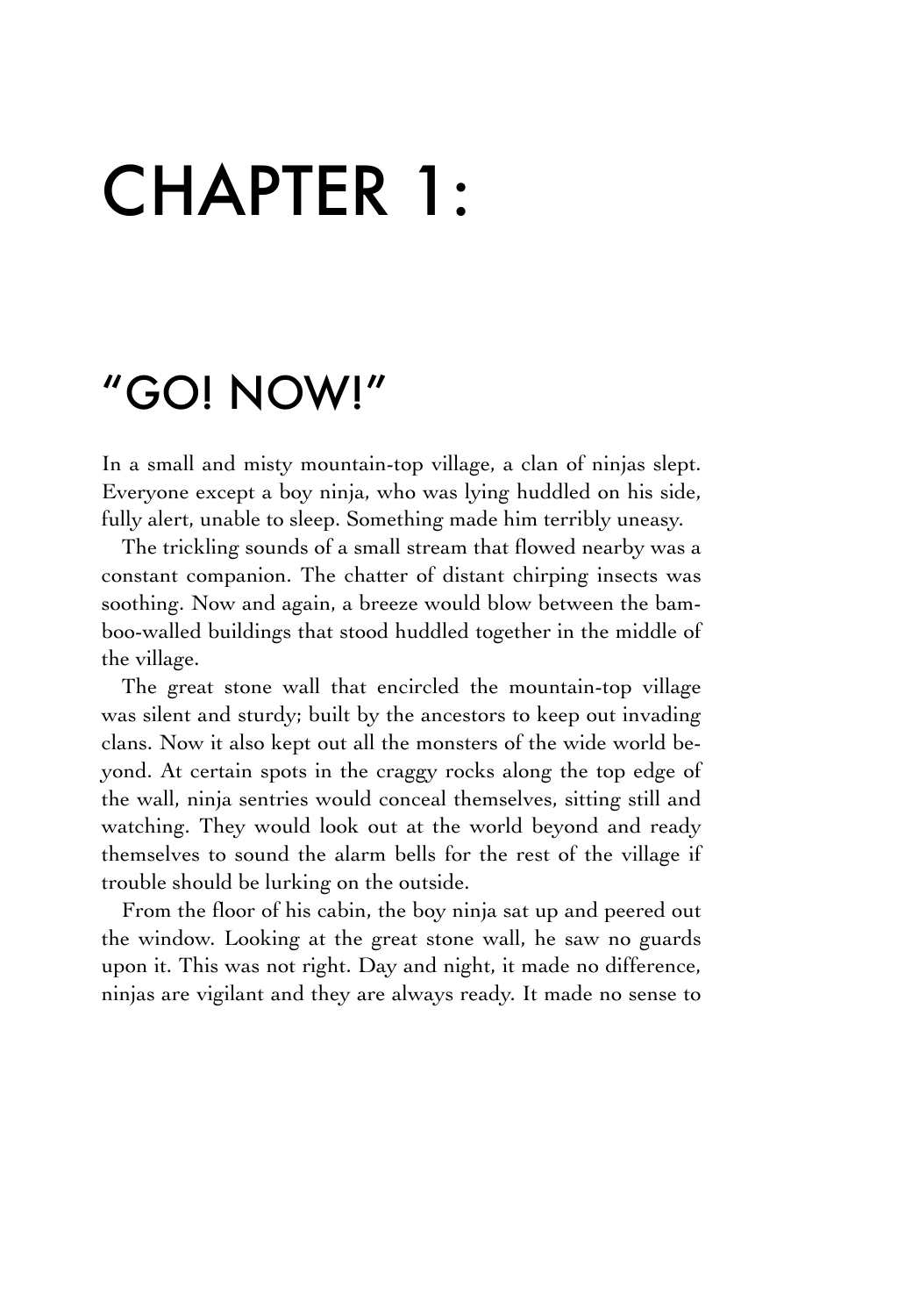him so he rubbed his eyes and looked again. He jumped out of bed, silently putting on his clothes and weapons. Something was terribly wrong…

As he crept silently out of his room, he noticed the rest of his hut was empty. Where are my family? He wondered.

He went out into the night air, quick and silent as a shadow, to look for them. He headed for the great stone wall that encircled the village and its main entrance, the tall iron gate. There were always ninjas posted there.

As he made his way between the buildings, he came into pools of total shadow. He did not mind -- in fact, he preferred it. This was his village. He was in the place he knew best in the world. It was the place where he was the safest. So why did he feel so much dread?

He knew every inch of this darkened dirt path that led behind the rows of bamboo buildings, so much so that he didn't need any light to swiftly and silently place his feet.

Uuuuuuuuuuuurrrrrrrrrr…

The sound made him freeze and crouch low to the ground. It was a long, low moaning sound. It was off in the distance, but not too far away. Definitely outside the village walls, but not much further. He lay low, quietly and listened.

Uuuuuuuuuuuurrrrrrrrrr…..

…….Uuuuuuuuuuuurrrrrrrrrr…..

It sounded as though the moan was coming from multiple sources, not just one.

The boy ninja began to tremble slightly. It was as if deep down inside, a part of him knew what was making that sound.

He crept forward toward the corner of the shadowy building. Reaching one arm up over his head to the hilt of the sword that stuck out above his right shoulder, he gripped the laced handle for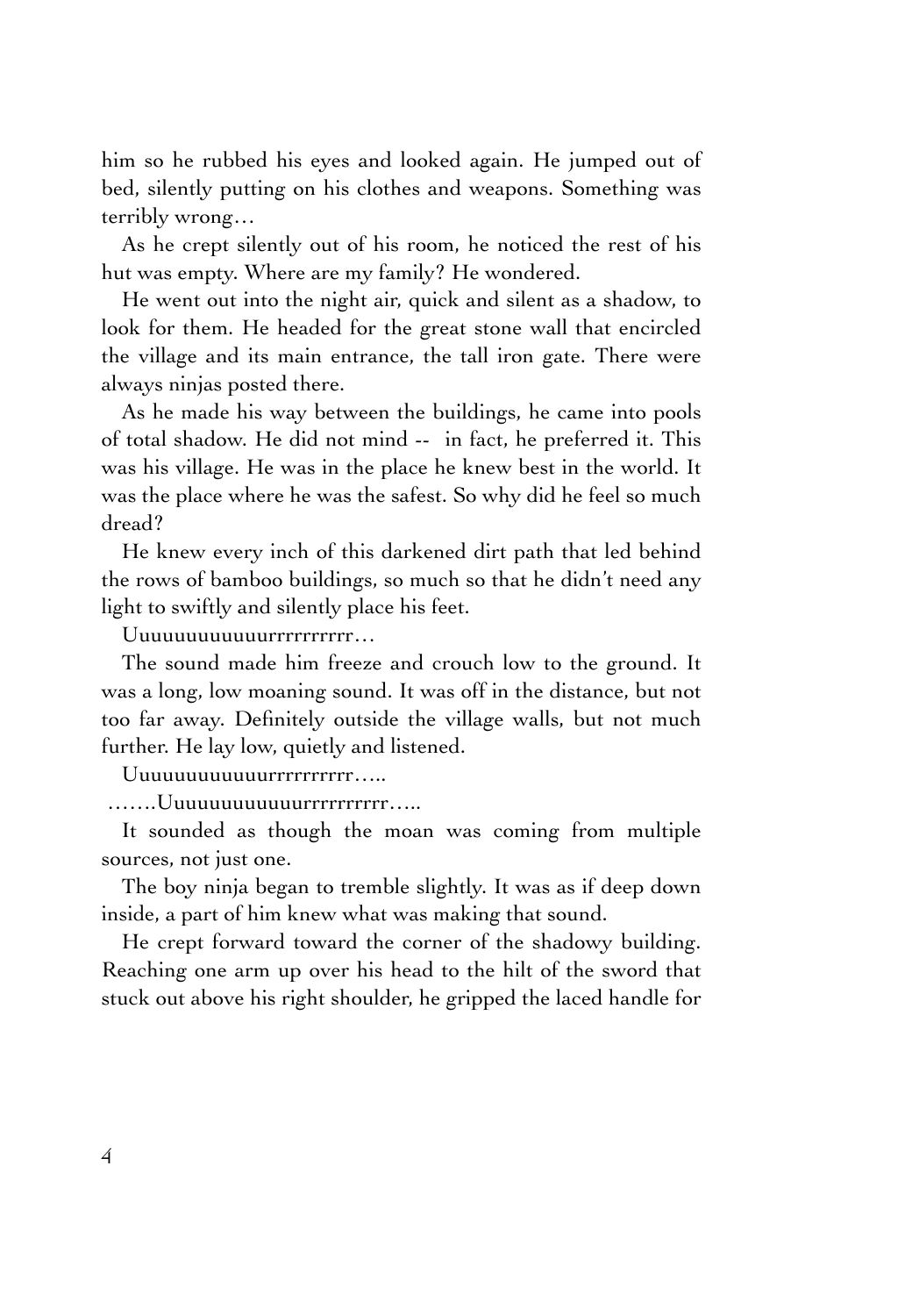strength and courage. His hands trembled in their thin black gloves. His grip felt weak. He rested himself against the side of the building, and peered around the corner for a look.

His heart pounded in his throat as his eyes fixated upon the sight.

Just beyond where he lay hiding, was the tall iron gate of the great stone wall. Outside the gate, a crowd of figures slowly swayed and stumbled. Together they made the sounds that he had heard, and now that he looked upon them with his own eyes, the sounds grew louder.

Uuuuuuuuuuuurrrrrrrrrr….. Uuuuuuuuuuuurrrrrrrrrr….

#### UUUUUUUUUUUUUUUUUUR-RRRRRRRRRRRRRRRRR!!!

They were not ninjas. They were not Samurai. They were not animals.These were Zombies -- mindless monsters who stalked the earth, looking for live prey to devour. They were once living, breathing people. Now they were grisly shadows of living things - - no beating heart, no warmth, no life in their greying eyes. Their lifeless bodies were half-clothed, dilapidated, and torn apart. They stumbled and lumbered forward with sickening creaks and groans.

He knew from stories told around the village fire that one zombie was easy enough to kill, but when hoards of zombies invaded villages and towns like swarms of flesh-eating ants, they would eat everything and everyone in their path. It was hard to believe, but now the force of their weight was pushing against the old iron bar gates of his village.

The moans turned into a cacophony. They knew he was there. They knew he could see them. How do they know? I'm dressed all in black, standing in the shadows!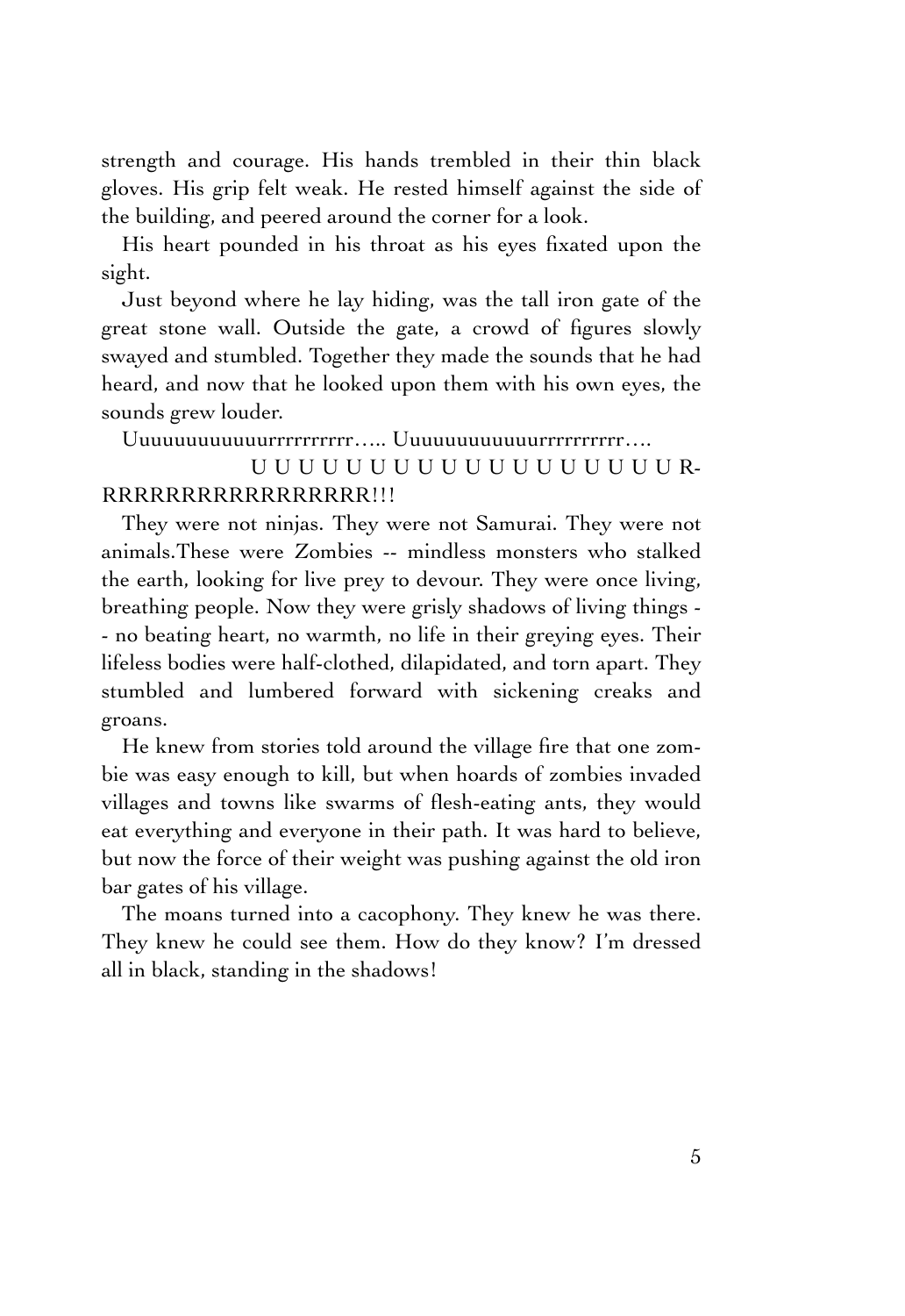It did not seem to matter. Perhaps they could hear his pounding heart or smell his fear. They wanted his blood. They were craving it. With greater pressure, they were pushing against the bars, determined to get in. The first row of undead figures were being squashed harder against the gate, shoved by the countless figures that lumbered behind in the back ranks.

He drew his two swords and stood, but something cold and stiff glued his feet to the ground. He urged his knees and hips to move forward, but his legs, enveloped in a black shadowy cloud were stuck. He did not know what to do.

Where is everyone!? he thought. At several points along the wall there stood dusty old alarm bells, with ropes that hung out from the center. All he needed to do was get to the nearest bell, ring it, and within seconds he would be joined by all the warriors of his clan, ready to fight together and defend the village. He knew what he had to do to protect his home from this swarm. But his feet would not budge. When he looked down, at the black darkness gripping his legs, he felt sick to his stomach.

He looked away, his face contorting underneath the black scarf that covered his head. He gritted his teeth. Move! His heart pounded as he struggled to shift his weight forward, but his feet would not budge.

Then, something hopeful caught his eye. From amidst the buildings, deeper within the village, a flickering orange light appeared. Another member of the clan was awake!

He opened his mouth to call out to them. Only dry whispers came from his mouth, lost in the sounds of the wind and the moaning from outside the gate. But no matter. The orange light was coming through the buildings towards him. It was a handheld torch. Someone was using it to light their way as they moved between the shadows of the bamboo-and-paper village.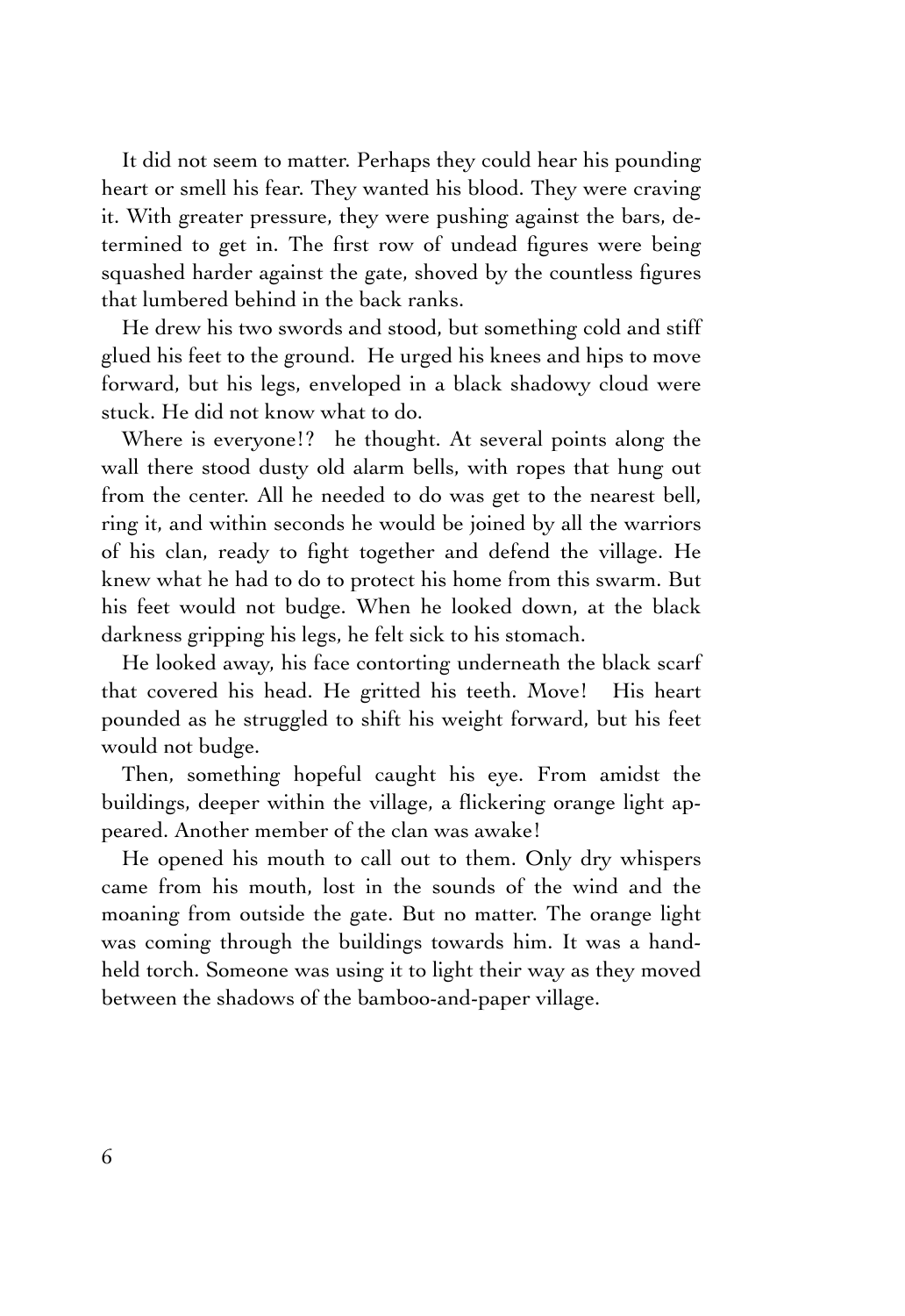He waited and held his breath, listening to the sounds of the moans growing louder and the tall iron gate beginning to creak under the weight of the swarm.

Out from between the buildings emerged the lean and quick silhouette of his mother. Her stride was fast and sure, and she wore a fiery expression on her face that glowed orange from the light of her torch. She was dressed from head to toe in the black silk of their ninja clan. He felt so relieved at the sight of her, that he could only heave a silent sob. No sound came from his mouth, only tears of joy and relief welled up in his eyes. It's going to be OK. The village is going to be saved. Ring the Bell!

Then she trotted up to him and squeezed him by the shoulders. Looking him in the eyes, she breathlessly sputtered, "They are going to break through. Too many to stop. You have to get out of here. Somewhere safe."

Her body stood firm and strong before him, but her eyes watered up. It took him a moment to understand what was happening. Before he could grab onto her, she had turned and was running up to the gate.

As she approached the gate, she seized the rope tugging at the warning bells, clanging them loudly. The zombie hoard responded by pushing even harder against the gates, their hunger now insatiable.

She bent to hoist up a wooden beam to prop up and support the gate, but at that moment, the gates burst open. Arms reached through and then a swarm of undead bodies rushed forward like a tidal wave.

She fell back from the force and pulled out her sword, slicing down the first few of the cold and hungry attackers. But it was no use.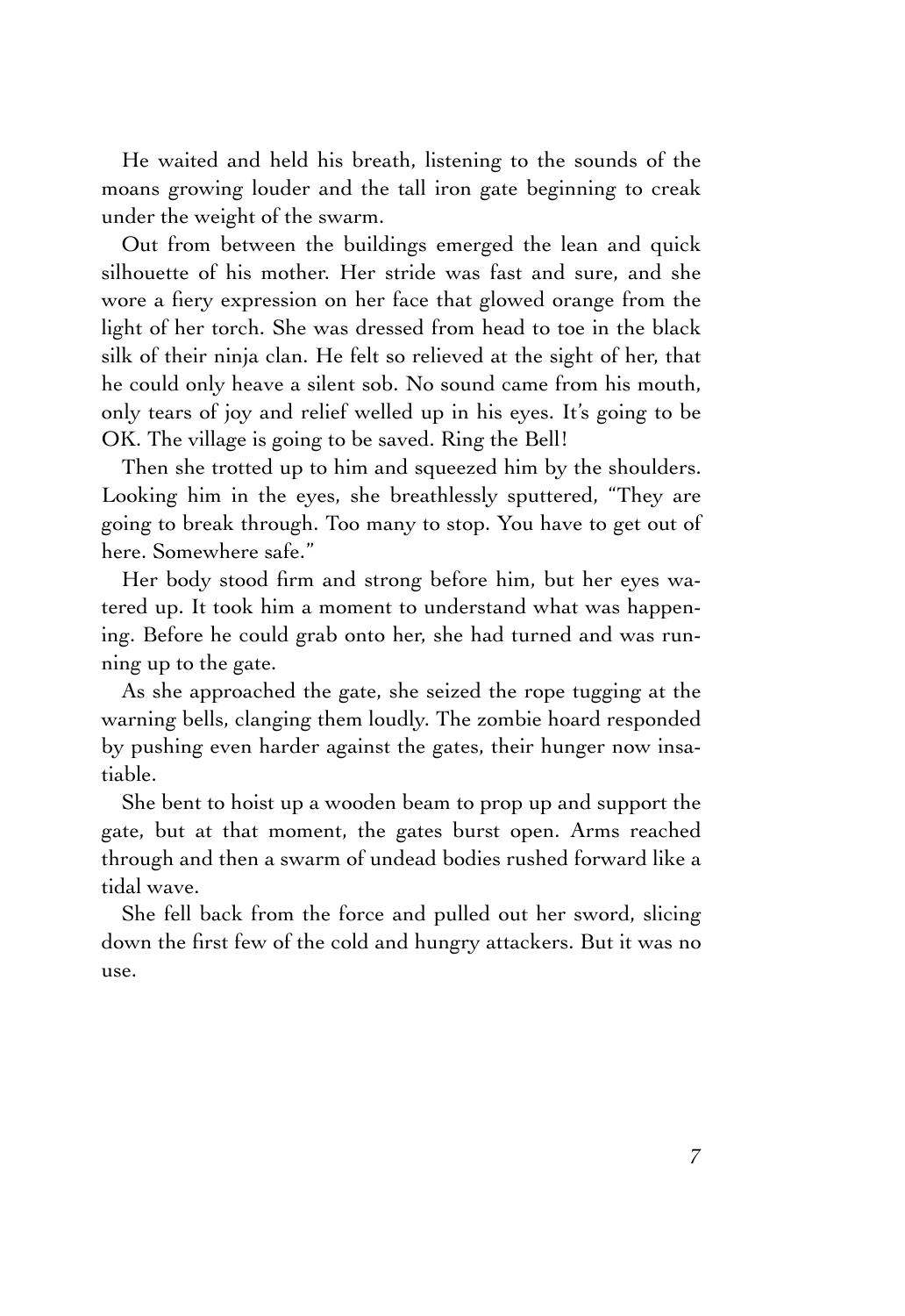He felt a dark-crushing sensation in his chest. His whole body seemed to freeze in place.

Watching his mother fighting back, the dark mist that held his feet began to billow into a larger cloud, blowing slowly across the ground, mixing with the shadows, making him feel a dreadful sensation, something worse than fear.

His eyes were wild and frantic as he watched, still frozen. DO SOMETHING!

His mother hurled her torch at the hoard now. The flames seemed to hurt the zombies, as many of them shrieked and crumpled to the ground. But a few seconds later, more pushed on from the endless river of bodies flowing through the broken gate.

She retreated, hacking and slicing, back to where the he was still standing like a statue. Quickly, she turned to him, no longer pleading but with a fierce look. "Jacob! Be Brave!"

The words struck a deep chord within him, but his body was still frozen.

"Go! Now!!" Her voice erupted as she pushed him with enormous force, making him fly backwards.

Finally broken free from the grip of the dreadful dark force, he found himself able to move. He took off, running so fast that his feet barely touched the ground. As he turned to look over his shoulder, he saw his mother still fighting off the waves of moaning corpses. Many were lunging at her with their jaws wide open. The flames from her torch had ignited and spread, and now started to burn the buildings around her.

I can't just leave her! The thought twisted in his belly, but his feet kept running. He ran through the streets of his village, darting just ahead of the tides of invaders that nipped at his heels. As he sprinted, he clutched the handles of his two short-swords, one in each hand, razor sharp. The calm blue light of the moon was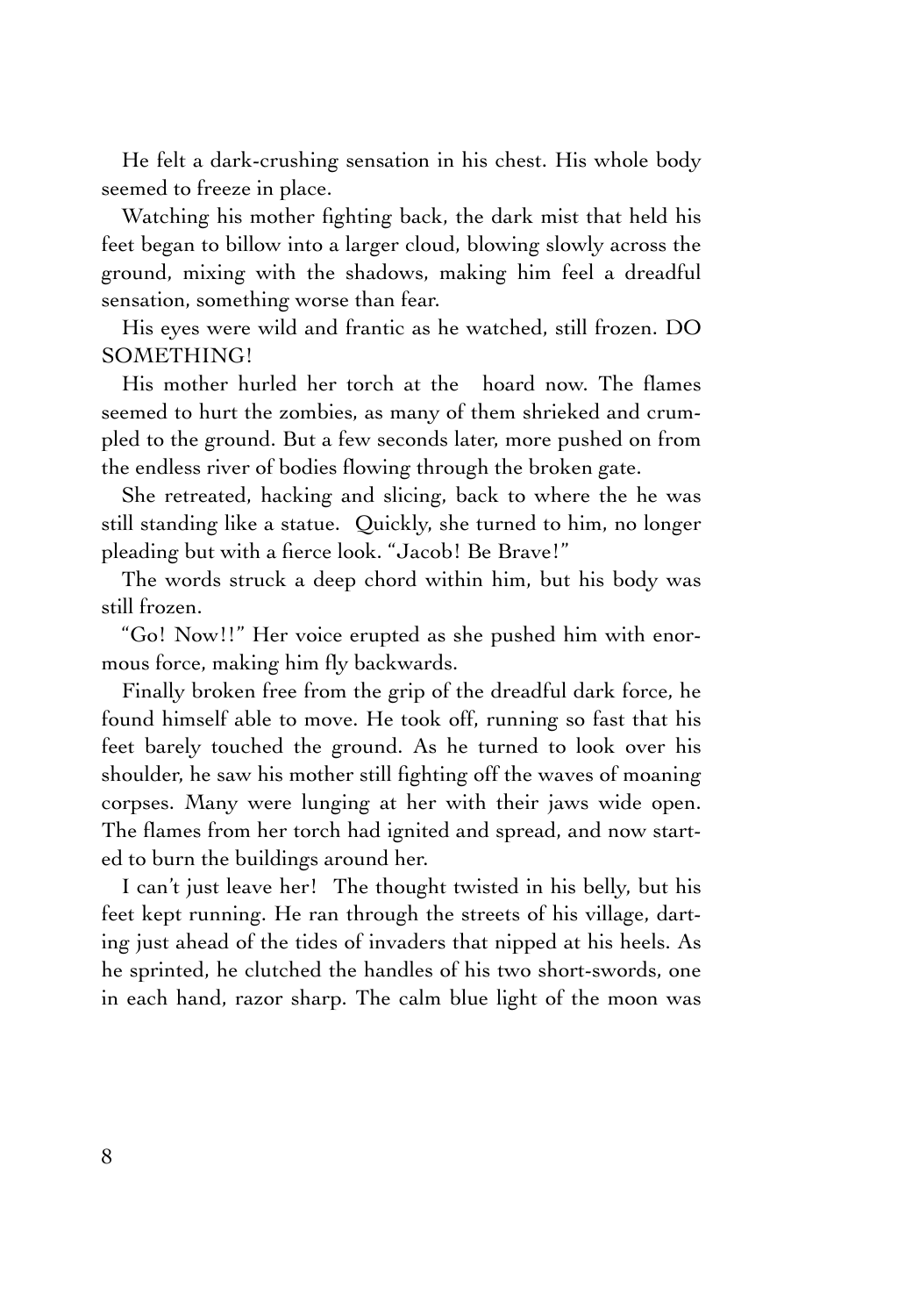gone now, replaced by the glowing orange light emanating from the inferno that was consuming the village's buildings, one by one. The sky was blood red, as morning crept over the horizon.

As the boy ninja darted between buildings, zombies began to catch up with him. He was faster than they were, but somehow they were getting to the deeper parts of the old village more quickly than he was.

As he passed by a small cabin to his left, a zombie darted out from behind it with its arms held out in front, sweeping the air and grabbing for him. He ducked his head just in time to dodge a flailing arm, but the zombie caught the fabric of his hood and caused him to stumble. He turned and slashed wildly at the attacker with the sword in his left hand. He made a clumsy chop at the zombie's arm, severing it with a messy stroke. From the impact of the blade slicing its target, the boy ninja lost control of his weapon and it flew off into an alley between two houses.

No time to go get it. He scrambled back to break-neck speed. His ears rang with the loudness and chaos and the terror of the inferno around him.

Up ahead was the back of the village, ringed in by the great stone wall. He headed straight for it at full speed, feeling the weight of gravity lifting away from his shoulders. The faster he ran, the lighter he felt. With a small hop, he went shooting up into the air to the height of the roofs of the smaller buildings around him. He was bewildered by how he gained this strength and speed, but there was no time to think. He hit the ground running and continued to sprint, getting closer to the wall. With another stronger jump, he rocketed up in the air, almost to the height of the lip of the wall. He hit the ground, again, still running.

Zombies appeared from behind him, as well as from the alleys on the side and ahead of him now. They were running after him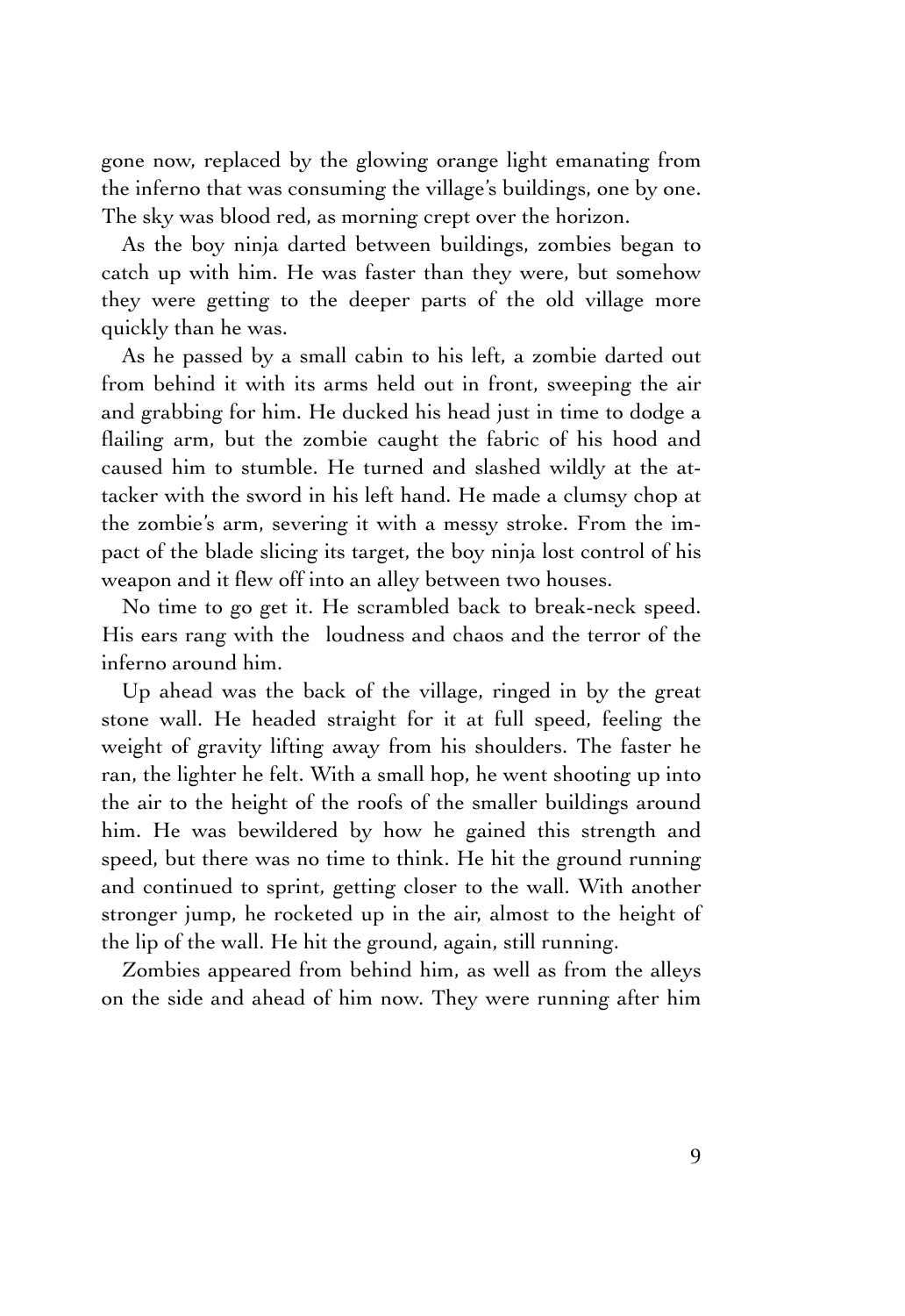now. They shrieked and screamed with the heat of the flames behind them. Some of them were on fire as they ran at him, ravenous with hunger.

He was only a few strides away from the great stone wall now. With all of his might, he leaped high into the air and sailed forward to the top of the stoney structure. He caught the edge of it with both hands, and felt the thud of the hard brick against his torso.

He pulled himself up. On the top of the wall now, he dared to look back. It was a scene from hell. Everything was in engulfed flames or suffocated in smoke. He could not see his own house or the houses of his family members. He could no longer see his mother. They were all gone. No members of his clan were left alive. Nothing was living. This place now belonged to the dead.

He sheathed his one remaining sword and felt the welling up of tears behind his eyes, about to burst. He used the scarf that covered his face to wipe the tears. Then, he heard the sound again.

UUUUUUUUUUUUUUUUUUR-RRRRRRRRRRRRRRRRR!!!

 Down below, just a few feet, there were arms, reaching up and climbing the stone wall. The zombies were lifting themselves over the bodies of one another, determined to get him.

There was no turning back. Nothing he could do. His mother's words rang in his mind.

"Be brave... Go! Now!"

He turned and looked to the treetops beyond the great wall. The land that lay beyond was a thick jungle, green and lush. Many strange sounds came from the ground on the other side of the wall. He couldn't even see the jungle floor through all the dense leaves.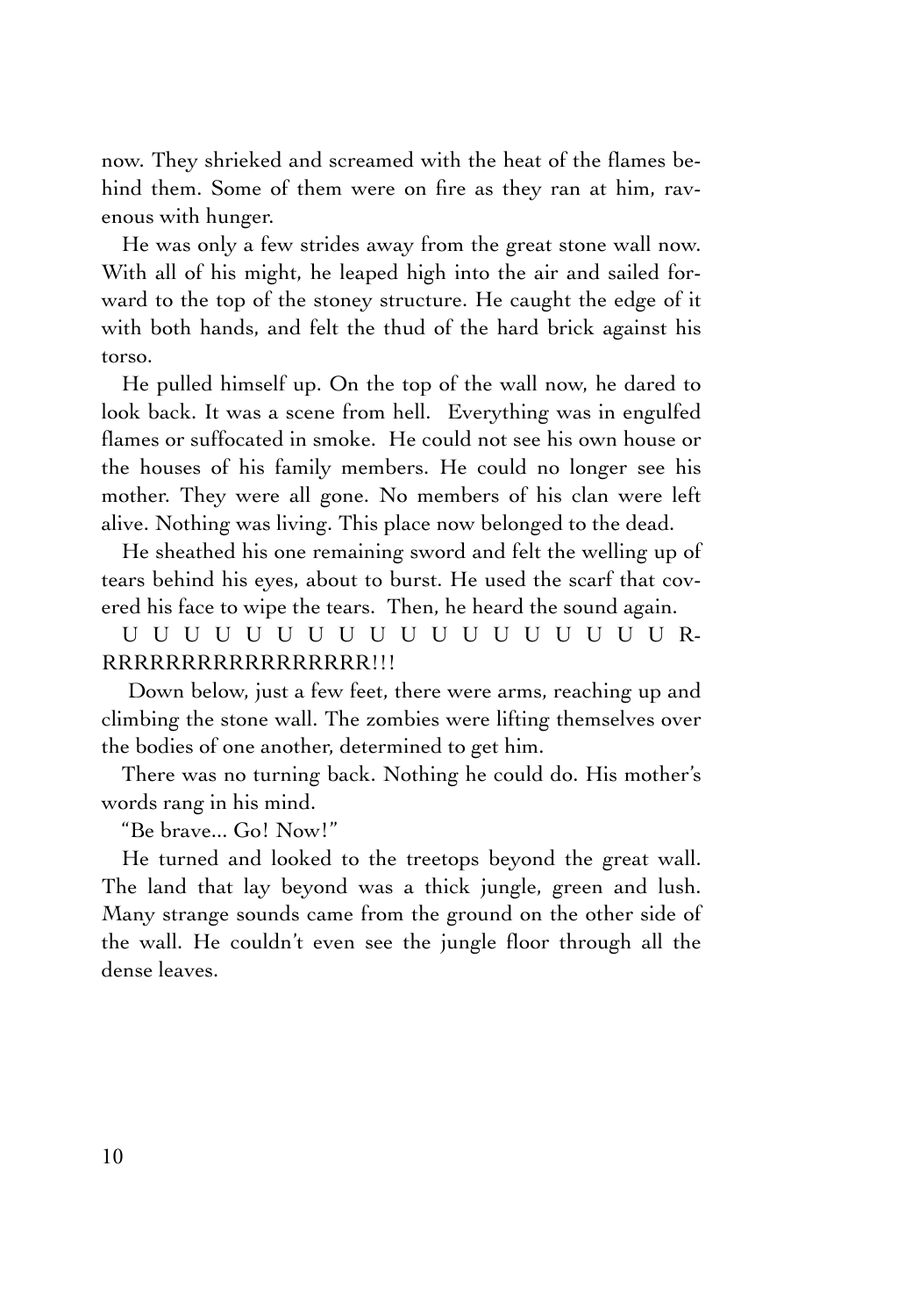Fearful of falling from such a height, and wanting to let himself just collapse in grief, he paused to catch his breath.

Then, an image flashed through his mind: his mother fighting the horde, protecting him with her last living breaths, as he just stood there, frozen. The black smoke returned. It wrapped itself around him, wanting to strangle him.

At that moment, a hand grabbed his ankle. He jerked forwards and almost fell off the wall. He swung around and fell with his butt hitting the top of the stone wall instead. As it was about to bite his heel, he swiftly kicked the zombie's head, sending it hurtling over the edge.

He got up and did not look back. Leaning forward, bent his knees, and leapt. As his body flew off the top of the wall, he reached and grabbed onto the stalk of a bamboo tree that swayed high up in the air. The leaves ripped through his hands, burning his palms as he slid down. Finally, his grip caught on and he stopped falling. Relief. The tree wobbled and waved back and forth under his weight. The sounds of the jungle surrounded him.

There he remained, clutching onto the branches of the bamboo tree, hanging on for his life. All he heard was the sounds of rustling and thudding, moaning and hissing, and all manner of other mysterious sounds coming from the unseen ground below.

Everything was black around him. All he felt was despair and terror.

Cool air rustled and blew the trees. The bamboo creaked and crackled.

Then, suddenly something stung his face and caught him off guard. Against, his will, his hands let go of their grip. He felt himself slipping, falling faster and faster down into the darkness...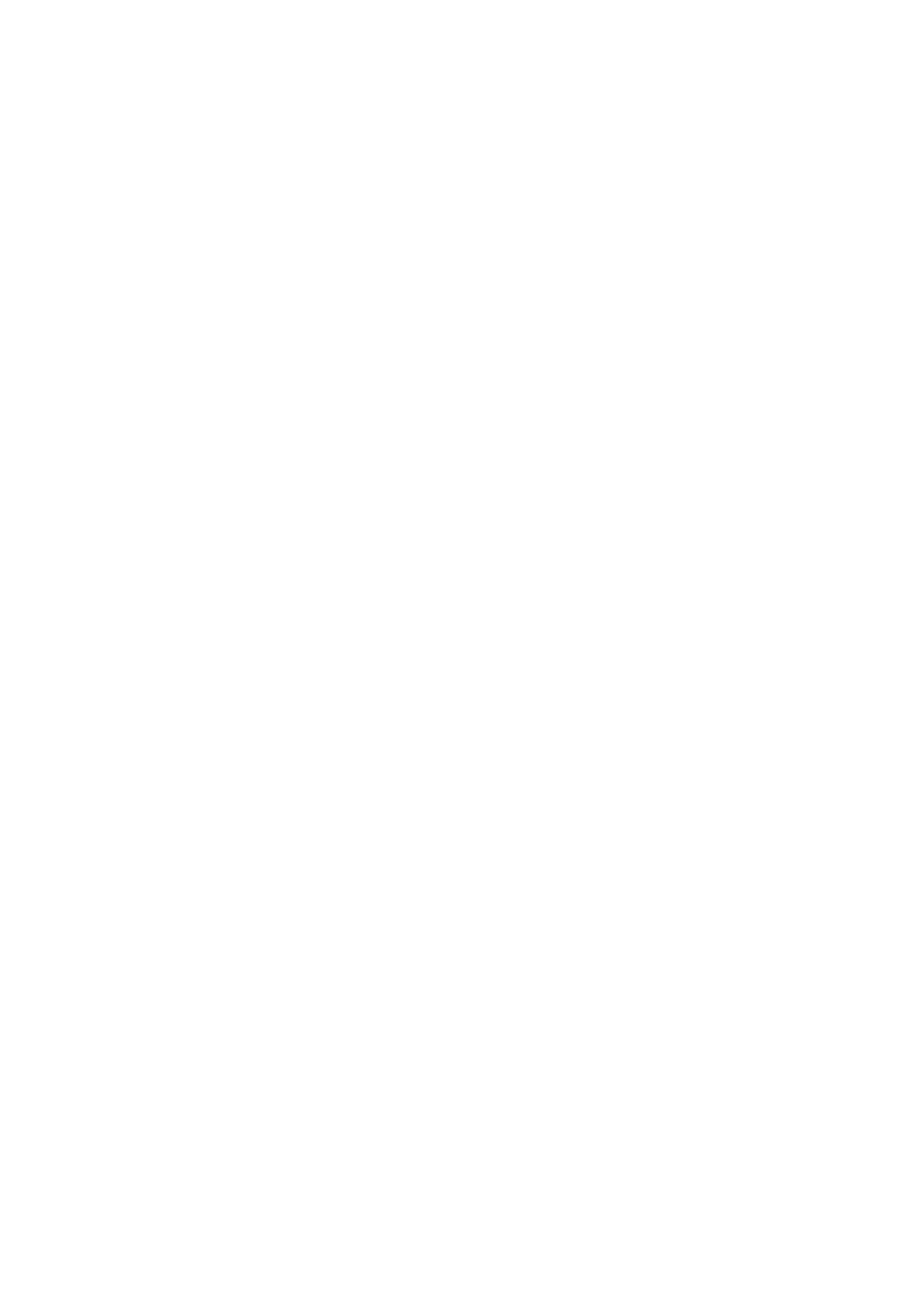# CHAPTER 2:

### "RUDE AWAKENING"

"Oww!" An elastic band stung his face.

Jacob, no longer a ninja but a sleepy boy of 11 years, lay buried under thick covers. He rubbed the part of his face that felt the sting of the elastic band. He heard Leo's unmistakable voice, loud and deep.

"Get up, you Lazy bum! Mom has been calling you for ten minutes now! Time for breakfast, which I will eat if you don't!"

Leo did this sort of thing a lot. He was a head bigger than Jacob, and he seemed to have made it his mission as his big brother to both annoy and boss him around.

Jacob's hair was the same as in his dream, long and dark, with a thick curtain of bangs that hung down in front of half of his face. Right now, it was a tangled mess. His room was small, dark and silent. His family had moved to this house only a week ago. Half opened boxes and plastic containers lay all around. The blinds were closed, but sharp lines of light burst in as the wind parted them now and again.

Jacob ducked his face under the covers, hoping to fall into dreamless sleep. Or at least to hide in bed all day. He hoped for anything, but having to get up.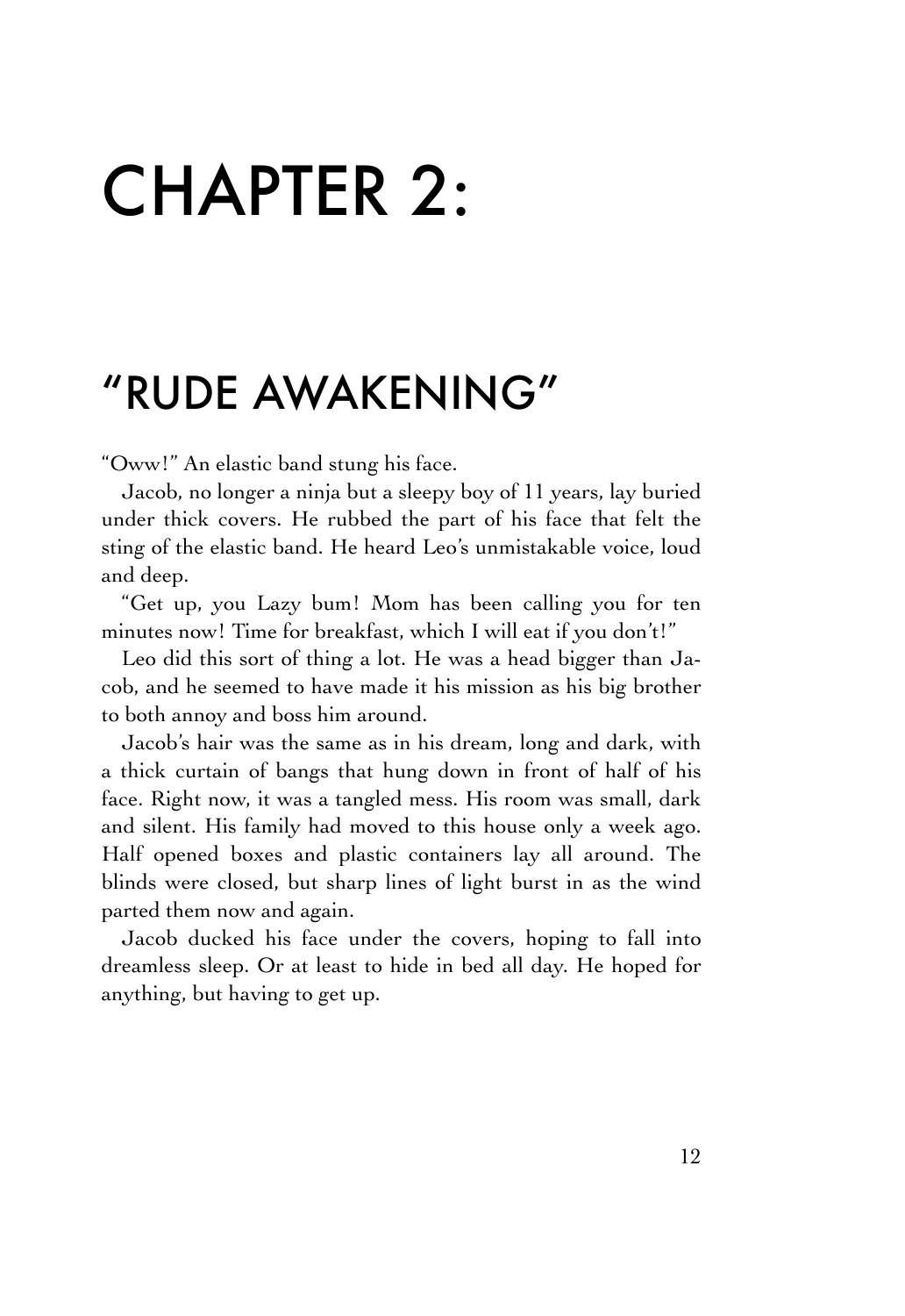It was the first day of school.

It seemed only a moment later that his covers flew right off. He gasped, surprised, and swallowed some cool fresh air. A chill came over him, making him curl up into a ball. The bright sunlight made him shut his eyes tight.

"Just leave me alone, Leo!!" He lashed out with a kick, hitting empty space.

"Today is the day, honey." It was his mother's soothing voice. Her warm hand on his shoulder made him feel like he was going to melt into a puddle. Jacob pulled away and buried his head deeper into the pillow.

He felt his body dip lower as his mom settled down on the edge of his bed. She was small and quiet in the way she carried herself, but her eyes were always intensely aware, like she could see right into him. She looked down at Jacob's curled up body unsure of what to do.

"How you feeling about your first day?" She tried to ask it in a way that didn't sound as nervous as she felt.

No answer.

"Come on, Jakub." Something in him melted a little more. She said his name in the same way as her own mom would, yet without the thick Eastern European accent. When Jacob's grandmother, whom he called Bubbie, said it, she pronounced it like Yeah-kub.

"Ok! Let's go. Up and at 'em."

He shifted in place and curled up even tighter, more tense, like an armadillo closing into a ball. His chin was tucked down against his chest. "I'm not going," he grumbled.

She sighed, blowing a strand of wild curly hair out of her face. Her shoulders slumped a bit. Pleading with him. "We talked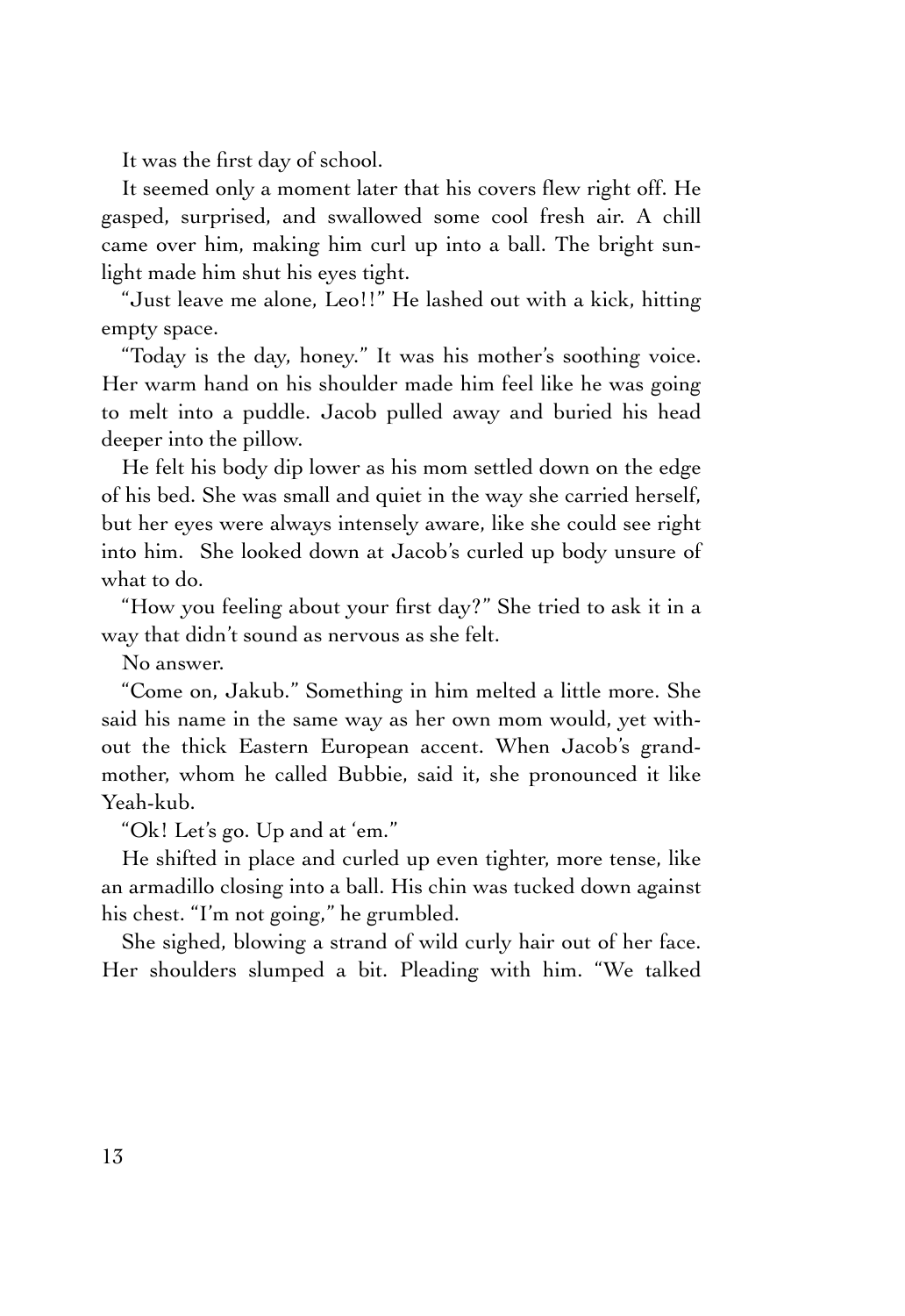about this. And, you got to have fun and stay with Bubbie all summer. And..."

He tried to pull up the sheet to bury himself again. Seeing him do so, made something inside her snap. She stood up, standing over him now, her hands on her hips. The ferocity came out, though she tried to temper it.

"Jacob! We made a deal. You can't keep running from things and avoiding school. I need you to think of other people. I have to go back to work today."

He felt some bile in his throat, wanting to spit it out. Finally, he turned to look at her. "You don't have to! You decided to!"

He held her gaze for a moment. On his teary face, his mom could see the spark of anger fade away and get extinguished by a flood of fear and something worse. That feeling of giving up which she hated. He curled up and turned away from her. In his stomach, he could feel a dark-crushing feeling.

"Yes, I did decide to... After staying home for 6 months last year."

"It's not my fault." Jacob said in a seething whisper.

"I know that… And you know what? I am glad I did." She sat back next to him on the bed. "I'm glad I did, because you needed me and school was too hard." She put her hand on his shoulder again. "But. We can't keep doing this. Running. Avoiding people. This is a new school… we moved here so things could be better."

He snorted back, "School just sucks. Everywhere."

She caressed his neck lightly, making him feel tickled. He turned his head to see her through his thick wild mane of hair. She shot her eyebrows up.

"You sure of that?"

He nodded silently, certain.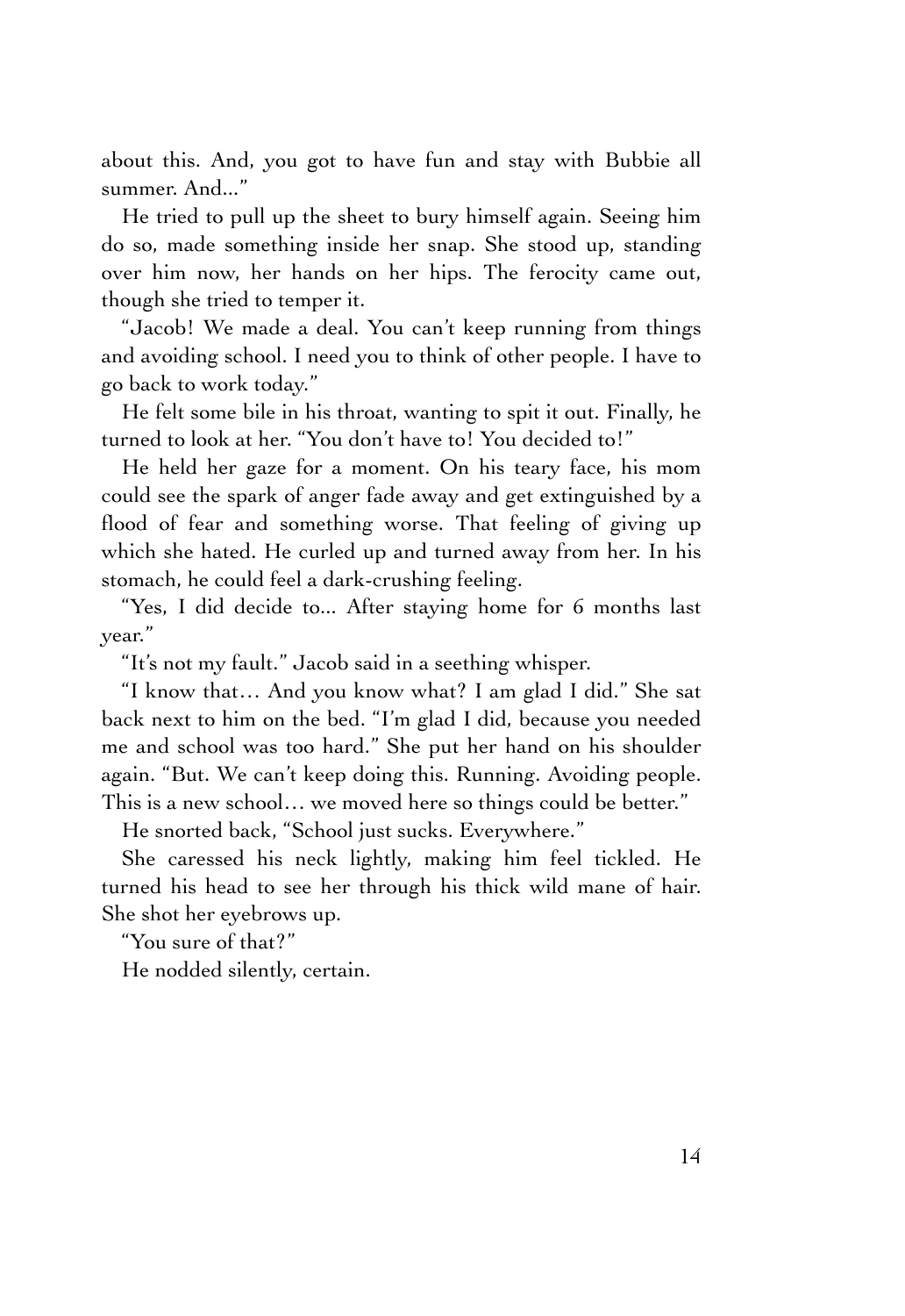Exasperated, her face furrowed. "Really?! What's the worst that could happen?"

Staring into the darkness of his imagination, Jacob felt life draining out of him and his body getting colder.

In his mind, he saw an image of himself in a prison-like school, surrounded by kids who were all zombies, slaving away at their desks. He looked down to see he was chained to his chair. The zombie teacher was stumbling over towards him growling…. Uuuuuurrrrrrrrrrrrrrrr...

"Jacob?" His mom rubbed his back. Concerned, she nudged his stiff body over on his side. "Where did you go?" She brushed his hair out of his face. She often asked him this when his mind drifted away.

He refocused his eyes on her. His face was a mask of frozen dread.

"Come here." She pulled him up and held him in a long embrace. He let her, but he stayed limp and lifeless.

Holding him, she felt a mixture of guilt, frustration, and more and more concern. She sighed and thought it best to not conceal her feelings any longer. "I'm not going to lie to you. We don't know what it will be like. Your father and I believe it can be better, but it could end up being the same as before..."

"Or worse."

"Hmm." She pulled back to hold his head clasped in both her hands, facing him eye to eye. "I need you to promise me something."

He pursed his lips and sighed.

"I know you don't feel like it, but I need you to fake it if you have to. I need you to just suck it up and be brave." He felt those words those last two words echoing inside him. Be brave. He wanted to be that more than anything in the world. "Show the